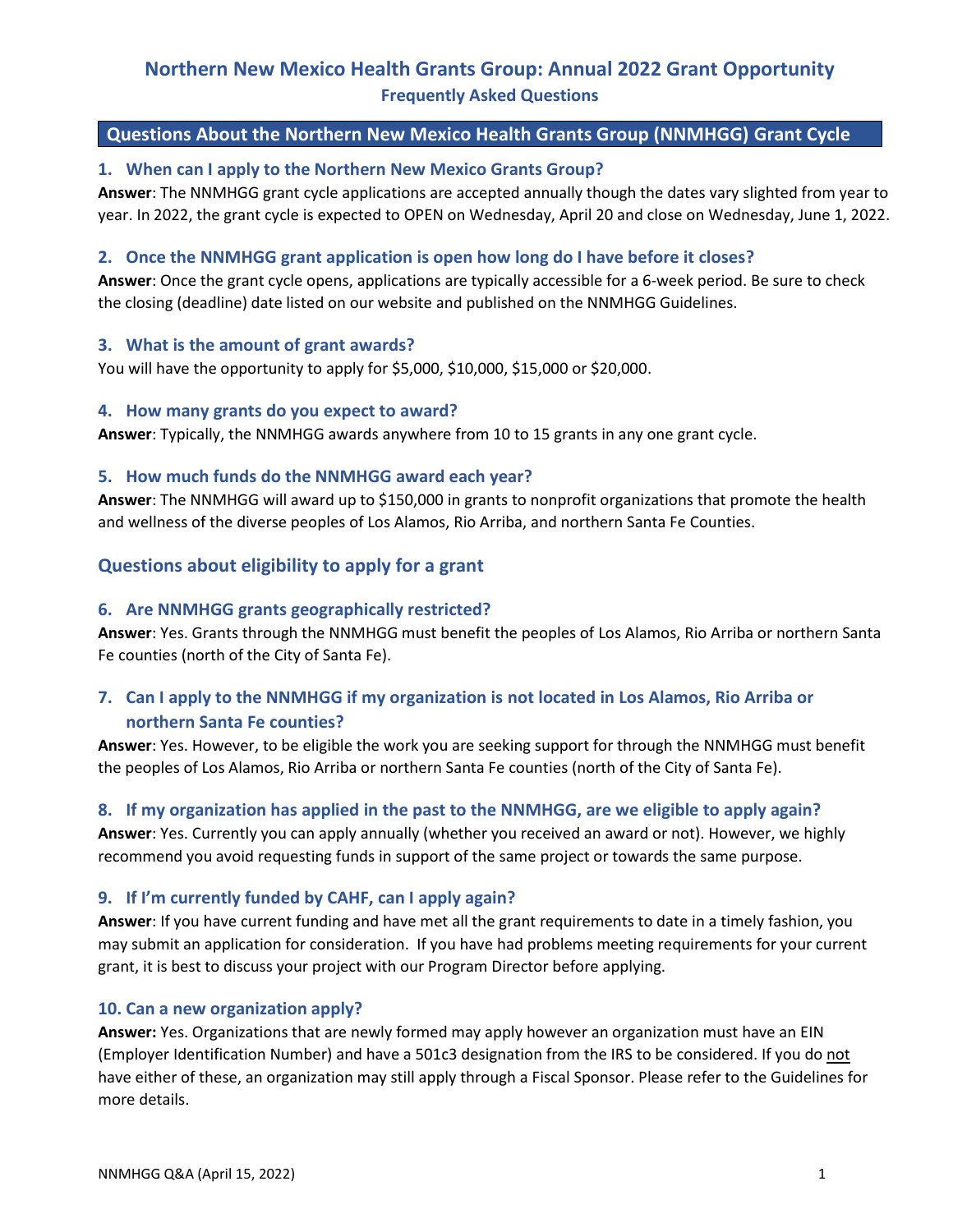# **Northern New Mexico Health Grants Group: Annual 2022 Grant Opportunity Frequently Asked Questions**

# **11. Can we submit more than one application for funding if we have several different things that need support?**

**Answer**: No, only one application to the NNNMHGG will be considered in any one year. An organization that is serving as a Fiscal Sponsor for a project/group, may submit its own application as the role of Fiscal Sponsor will not disqualify the Fiscal Sponsor from submitting its own application for consideration.

### **Questions About Funding**

#### **12. When will I know if the application submitted will be funded?**

**Answer:** Decisions are typically made early during the fourth quarter of the year by the Con Alma Health Foundation Board of Trustees based on recommendations from the NNMHGG Advisory Committee and in partnership with Los Alamos Medical Center Auxiliary. Organizations will typically be notified in mid-November.

#### **13. If my application is successful, when will we receive the funds?**

**Answer:** Funds will be disbursed in late November/early December.

#### **14. Can these funds be used to support salaries?**

**Answer**: Yes. We recognize the importance of providing support for those who will accomplish the key activities outlined in your application. The project budget template includes salaries (personnel) as an option; be sure to include the rationale. As noted in the Guidelines "show association between proposed expenses/costs and the desired outcomes."

# **15. We are thinking through a coalition proposal with several key partners. Can each organization submit an individual proposal for their piece of the work, or would a joint proposal be better?**

**Answer:** Submission of a single, joint proposal is recommended – submitted by the 'lead' organization identified by the coalition or collaborative. Doing so will ensure the application reflects the coalition's vision, goals, activities, and outcomes. The proposed budget may include resources needs of coalition partners for their participation.

# **16. Why does Con Alma Health Foundation (and the NNMHGG) only fund 501(c)(3) nonprofit organizations?**

**Answer**: Different types of foundations are set up to operate in various ways and fund various purposes. Based on New Mexico state law and IRS regulations governing Con Alma Health Foundation and the NNMHGG, we can only make grants to 501(c)(3) organizations.

## **Questions About The Application**

#### **17. Do I need to use a budget template?**

**Answer:** Yes. The on-line application requires completion of a project budget template that includes the project's total revenues (secured and pending) and expenses (for the full project and for costs specifically requested from CAHF).

#### **18. Will I need to upload the organization's annual operating budget?**

**Answer:** Yes. In addition to completing the project budget you are asked to "upload a copy of the organization's general operating budget, showing all revenue sources and major expense categories, for the most current fiscal year." Please refer to the Guidelines for more details.